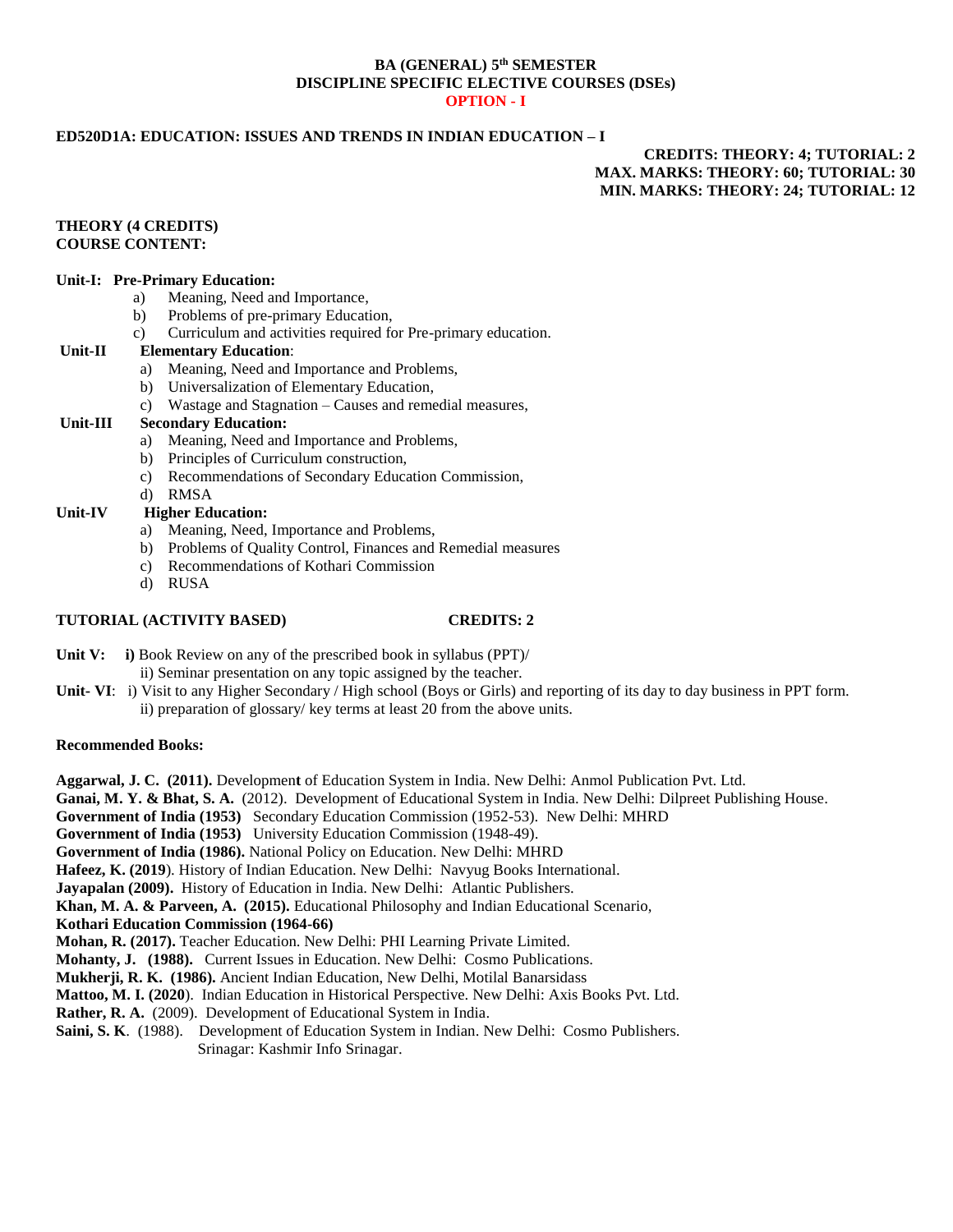## **BA (GENERAL) 5 th SEMESTER DISCIPLINE SPECIFIC ELECTIVE COURSES (DSEs) OPTION - II**

# **ED520D1B: EDUCATION: GUIDANCE AND COUNSELING – I**

# **CREDITS: THEORY: 4; TUTORIAL: 2 MAX. MARKS: THEORY: 60; TUTORIAL: 30 MIN. MARKS: THEORY: 24; TUTORIAL: 12**

## **THEORY (4 CREDITS) COURSE CONTENT:**

## **Unit-I Guidance and Counseling**

- a) Meaning, Need and Importance and history.
- b) Types of Guidance Educational, Vocational, Personal.
- c)Guidance and Education,

## **Unit-II Individual Counseling**:

- a) Meaning and importance, Counseling Process,
- b) Basic Communication Skills for Counseling,
- c) Importance of Communications Skill and
	- Advanced Communication Skills:

# **Unit-III Guidance of Gifted Learner:**

- a) Meaning of Giftedness
- b) Gifted child characteristics, and identification
- c) Guidance for gifted children and Role of parents,

## **Unit-IV Guidance of Slow Learner**

- a) Slow learner meaning and definitions,
- b) Characteristics, identification and causes,
- c) Educational Programme and guidance services.

## **TUTORIAL (ACTIVITY BASED) CREDITS:2**

- **Unit V: i)** Book Review on any of the prescribed book in syllabus or recommended by the teacher concerned (PPT)/ Seminar papers (PPT).
	- ii) Preparation of Terms / Glossary on each topic in syllabus at least 20.
- **Unit- VI**: i) Preparing of Case history of Gifted / slow learner (PPT)
- ii) Preparation of Guidance sheets for Gifted and slow learner.

## **Books Recommended:**

**Aggarwal, J. C. (2011).** Essentials of Edu. Psychology. New Delhi: Vikas Pub. House.

**Baron, R. A. (1987)**. Psychology. Dorling Kindersley. Pvt. Ltd.

**Chauhan, S. S.** (1998). Advanced Educational Psychology. New Delhi: Vikas Pub. House Pvt. Ltd.

**Dandapani, S.** (2010). Advanced Educational Psychology. New Delhi: Anmol Pub. Pvt. Ltd.

**Lindzey, G., Hall, O. S.** (2012). Theories of Personality. London: Wiley India Pvt. Ltd.

**Mangal, S. K. (2015).** Advanced Educational Psychology. New Delhi:

**Mattoo, M. I.** (2019). Psychological Foundations of Education. New Delhi: Discovery Publishers.

Parveen, A. (2011) Fundamentals of Education. Srinagar: Info-world.

**Shameem, S. & others** (2018): Modern Text Book on Education. New Delhi: Anshal Publishers.

**Weiten, Wayne & Lloyd, Margaret, A. (1994).** Psychology Applied to Modern Life. Brooks: Cole Publishing Company Inc.

**Woolfolk, A, E.** (1995). Educational Psychology. Boston: Allyn and Bacon.

**Zastrow, Charles and Ashman, K.** K. (1997). Understanding Human behavior and the Social Environment. Chicago: nelson- Hall Publishers.